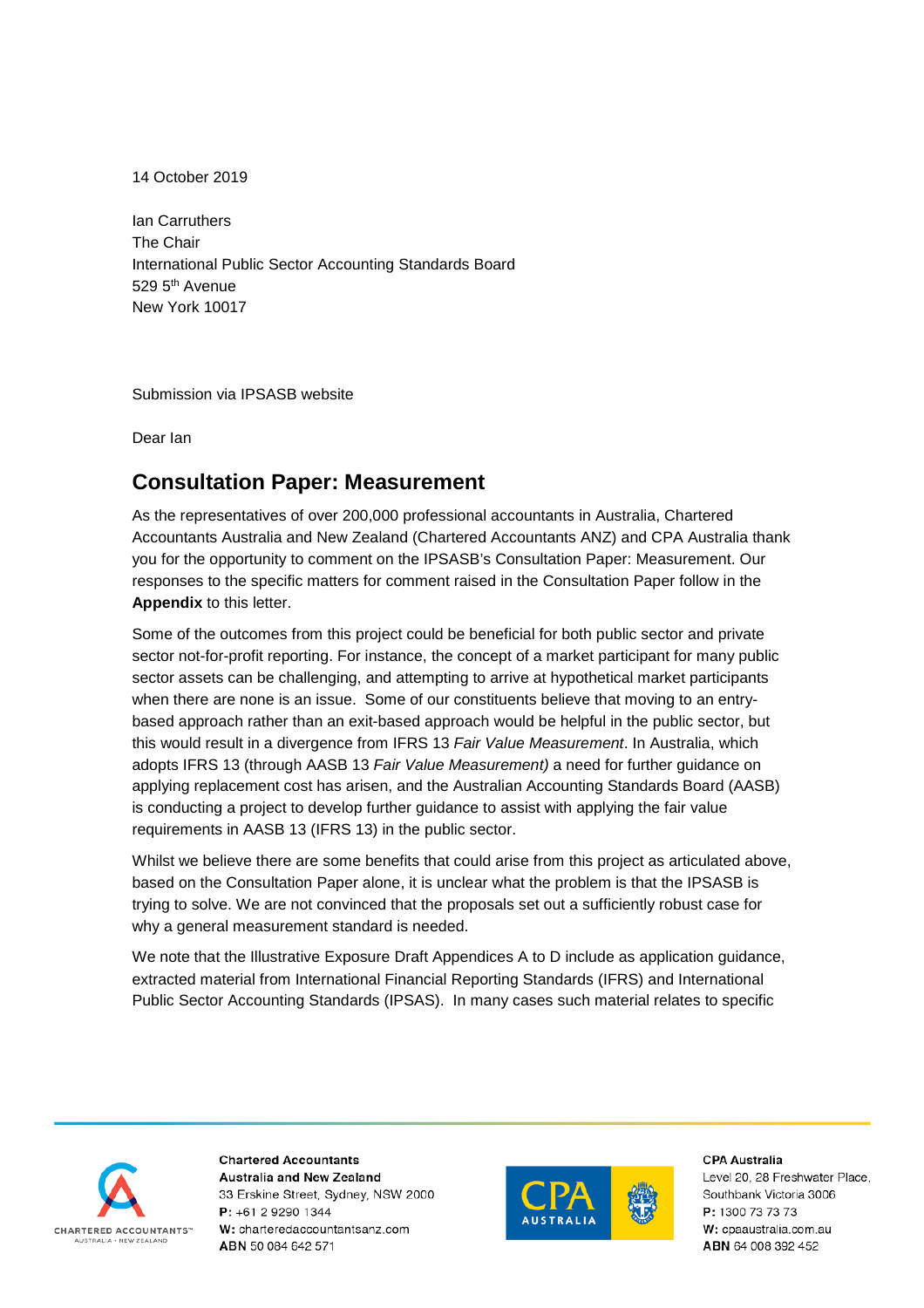transactions under relevant standards which may not lend themselves to generic application to all scenarios under a particular measurement basis.

In our view, concepts relating to measurement should be included in the Conceptual Framework whilst the requirements and guidance in relation to measurement should be included in IPSAS. We are concerned that these proposals seek to establish within one proposed new IPSAS on measurement both concepts that should be included in the Conceptual Framework, and requirements and guidance that should be included in IPSAS. Therefore, we suggest the IPSASB considers separating aspects of this project into a review of the Conceptual Framework (which could guide the development of a measurement standard, if one is needed), improvements to applicable standards addressing specific measurement issues in the public sector, and the aggregation of measurement guidance, if necessary.

Regarding the guidance proposed, we have not identified any compelling need for guidance on historical cost. If use of fair value is required, then guidance aligned with IFRS 13 would be well received (please note our comments in the second paragraph above). We are uncomfortable with the proposal to switch from *cost of fulfilment* to *fulfilment value*, as it is more than just a change in terminology (see our response to Preliminary View 5 in the attached **Appendix**). There needs to be clarification around replacement cost as a measurement basis, and how this differs from the use of current replacement cost (the cost approach) in estimating fair value. We are not persuaded by the arguments presented to eliminate the option to capitalise certain borrowing costs.

Should you have any queries about the matters in this submission, or wish to discuss them in further detail, please contact [Gerrie Burger,](mailto:gerrie.burger@charteredaccountantsanz.com) Senior Policy Advocate at CA ANZ, and Ram [Subramanian,](mailto:ram.subramanian@cpaaustralia.com.au) Policy Adviser, Reporting at CPA Australia.

**Simon Grant FCA** Group Executive – Advocacy, Professional Standing and International Development **Chartered Accountants Australia and New Zealand**

Kflugrath

 **Gary Pflugrath CPA** Executive General Manager, Policy and Advocacy **CPA Australia**



**Chartered Accountants** Australia and New Zealand 33 Erskine Street, Sydney, NSW 2000 P: +61 2 9290 1344 W: charteredaccountantsanz.com ABN 50 084 642 571



**CPA Australia**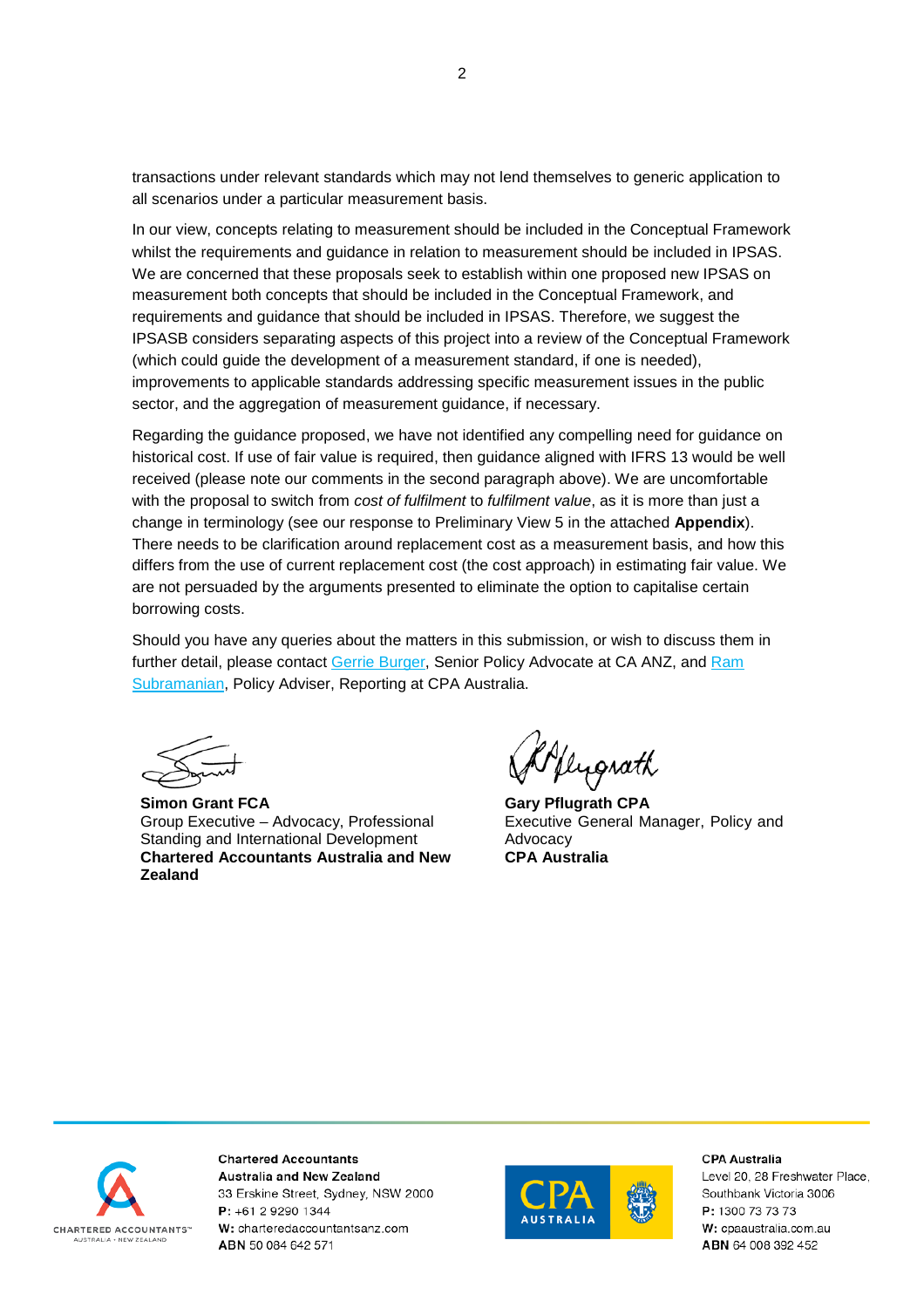# **Appendix**

## **Preliminary view 1**

**The IPSASB's preliminary view is that the fair value, fulfillment value, historical cost and replacement cost measurement bases require application guidance. Do you agree with the IPSASB's preliminary view? If not, please provide your reasons, stating clearly which measurement bases should be excluded from, or added to, the list, and why.** 

We are not convinced that there is a compelling need for guidance on historical cost measurement, but we agree that there is a need for more guidance on replacement cost and fair value measurement in the public sector.

We note that fair value has not been identified in the Conceptual Framework as a measurement basis, yet it is considered as a measurement basis in this consultation. Therefore, this proposal appears to propose a conceptual change in considering fair value as a measurement basis, which would be more appropriately addressed through a review of the Conceptual Framework.

The current guidance provided by IFRS 13 insufficiently addresses issues the public sector is facing. If the IPSASB intends to use the guidance in IFRS 13 for non-financial assets, the Board will need to provide additional specific guidance for public sector entities to apply the principles. As stated in the cover letter, the Australian Accounting Standards Board (AASB) is currently working on a project to address issues raised by public sector constituents regarding the application of AASB 13 *[Fair Value Measurement](https://www.aasb.gov.au/admin/file/content102/c3/Fair%20value%20measurement%20in%20the%20public%20sector.pdf)* by public sector entities.

## **Preliminary view 2**

**The IPSASB's preliminary view is that the application guidance for the most commonly used measurement bases should be generic in nature in order to be applied across the IPSAS suite of standards. Transaction specific measurement guidance will be included in the individual standards providing accounting requirements and guidance for assets and liabilities. Do you agree with the IPSASB's preliminary view? If not, please provide your reasons, and state what guidance should be included, and why.**

As stated in the cover letter, we do not believe the Consultation Paper makes a clear case for why one measurement standard is necessary. Although one consolidated standard on measurement might appear appropriate on initial consideration, we have the following concerns with the proposed approach:

It appears that the Illustrative ED is proposing changes to principles contained in the Conceptual Framework. As mentioned in our response to the IPSASB's preliminary view 1 above, we believe this would require a review of the Conceptual Framework. Furthermore, the concepts in the Conceptual Framework form the basis upon which IPSAS are developed and therefore it is inappropriate to use such concepts directly, as proposed, within the application guidance included as part of the illustrative ED.



**Chartered Accountants** Australia and New Zealand 33 Erskine Street, Sydney, NSW 2000 P: +61 2 9290 1344 W: charteredaccountantsanz.com ABN 50 084 642 571



**CPA Australia**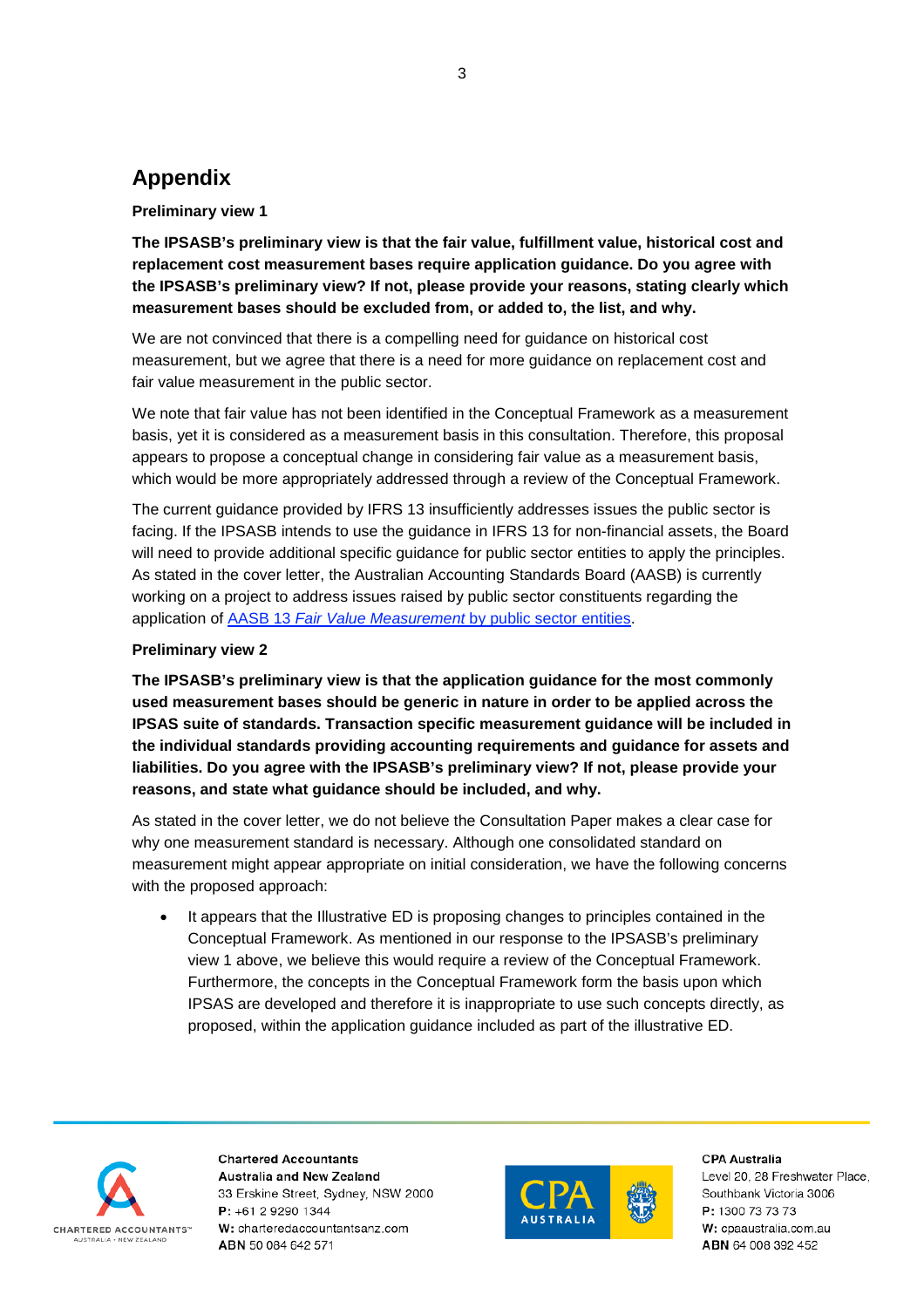• As stated in the cover letter, material extracted from IFRS and IPSAS and included in the proposed application guidance relates to specific transactions under relevant standards which may not lend themselves to generic application to all scenarios under a particular measurement basis. Content taken from other IPSAS in the Illustrative ED often occurs only once in relevant IPSAS, so it appears that such guidance is potentially transaction specific and does not lend itself to being generic guidance that applies to all scenarios in relation to each measurement basis. For example, paragraph C12 in the Appendix C to the Illustrative ED refers to transport costs incurred in relation to consideration for a purchased asset. Whilst transport costs may be relevant to the purchase of a non-financial asset, it is unlikely to be relevant to the acquisition of a financial instrument.

We suggest the IPSASB revisit the [project rationale and objectives](https://www.ifac.org/system/files/Project%20Brief-approved-Public%20Sector%20Measurement-17%20March%202017.pdf) and target each objective systematically.

## **Preliminary view 3**

**The IPSASB's preliminary view is that guidance on historical cost should be derived from existing text in IPSAS. The IPSASB has incorporated all existing text and considers Appendix C: Historical Cost – Application Guidance for Assets, to be complete. Do you agree with the IPSASB's preliminary view? If not, please provide your reasons, stating clearly what you consider needs to be changed.**

We are unaware of any significant problems in the application of historical cost in the public sector and we are unconvinced that this is an area where guidance is needed. Accordingly, we are not in a position to comment on whether Appendix C is complete. However, we have some observations on its appropriateness in the context of these proposals. It appears that the appendices contain:

- Content taken from the Conceptual Frameworks (IPSASB and IASB);
- Content taken from other IPSAS; and
- Newly added content.

Due to its very nature, the *content taken from the Conceptual Frameworks* is not helpful as application guidance. It repeats extant content without adding practical guidance.

The *content taken from other IPSAS* is also generally not helpful when taken from the 'body' of extant IPSAS which contain principles and requirements rather than 'application guidance.' As mentioned in our response to the IPSASB's preliminary view 2 above, various aspects of guidance often occur only once throughout IPSAS. Therefore, we question whether it is appropriate to consider such guidance generic.

Arguably, the *newly added content* is not helpful as application guidance either – as it appears to be conceptual, and we have the following reservations:



**Chartered Accountants** Australia and New Zealand 33 Erskine Street, Sydney, NSW 2000 P: +61 2 9290 1344 W: charteredaccountantsanz.com ABN 50 084 642 571



**CPA Australia**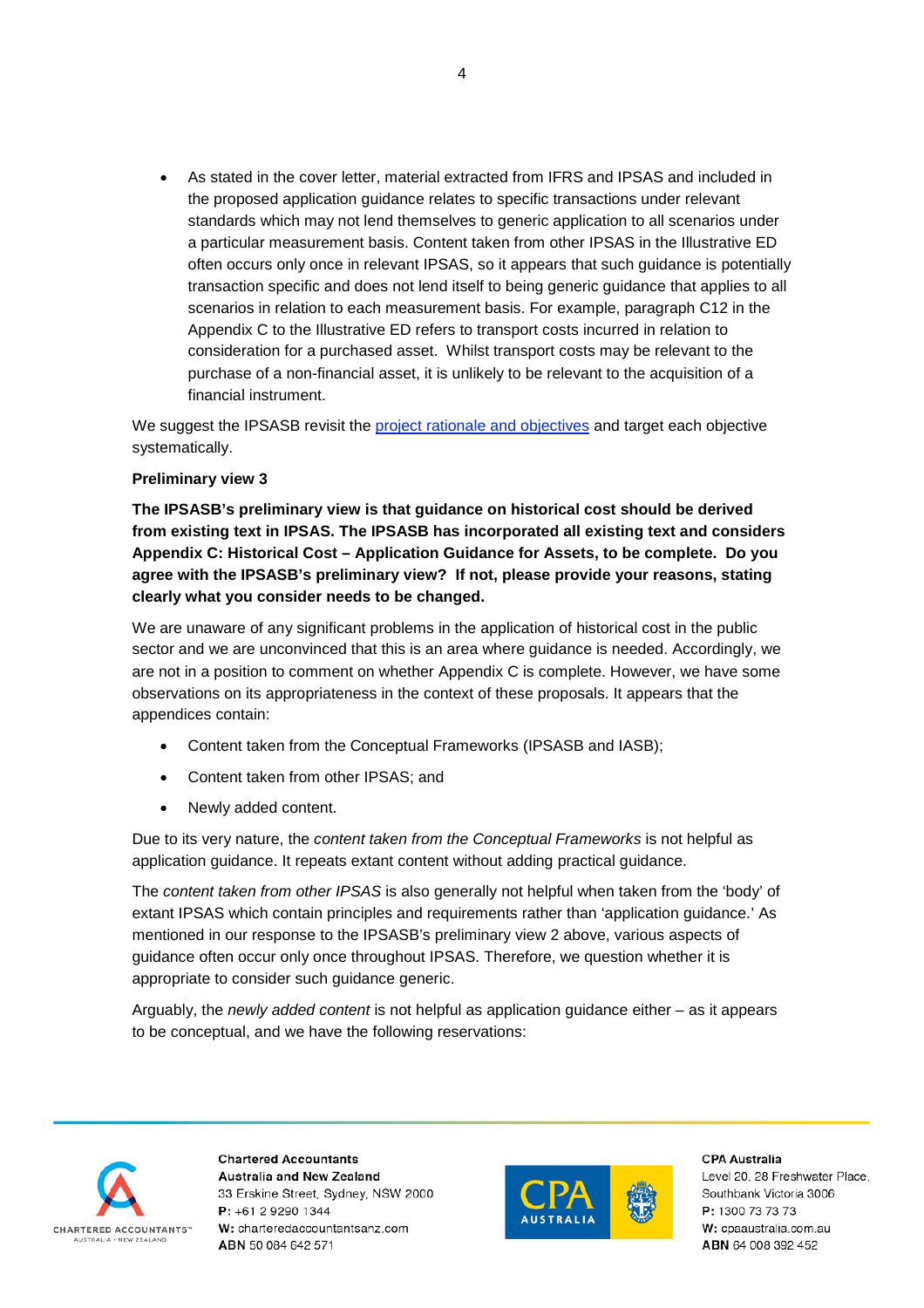- We are unsure what the gaps in IPSAS are that the IPSASB is attempting to address. Specific concerns in the public sector have not been highlighted suggesting the need for solutions proposed in the Illustrative ED.
- there are potential conflicts with the principles in the Conceptual Framework.
- It potentially adds unnecessary clutter which may obscure existing guidance.

## **Preliminary view 4**

**The IPSASB's preliminary view is that fair value guidance should be aligned with IFRS 13, taking into account public sector financial reporting needs and the special characteristics of the public sector. The IPSASB considers Appendix A: Fair Value – Application Guidance, to be complete. Do you agree with the IPSASB's preliminary view? If not, please provide your reasons, stating clearly what you consider needs to be changed.**

We agree that, as far as the term "fair value" is intended to mean the same as it does in IFRS 13, the guidance should be aligned taking into account considerations specific to the public sector. If the IPSASB decides to align the fair value guidance with IFRS 13, there is a need to include additional guidance on how to apply these principles in the public sector. This is particularly relevant given that the Australian public sector has experienced a number of issues applying the concepts in IFRS 13 through the local equivalent standard AASB 13. We do not have any comment on whether Appendix A is complete. However, we have similar concerns on its appropriateness as set out in our response to the IPSASB's preliminary view 3 above.

We encourage the IPSASB to consider the AASB's fair value measurement in the public sector [project](https://www.aasb.gov.au/admin/file/content102/c3/Fair%20value%20measurement%20in%20the%20public%20sector.pdf) which may inform the IPSASB's deliberations as the AASB is addressing specific issues raised by public sector constituents.

## **Preliminary view 5**

**The IPSASB's preliminary view is that fulfilment value guidance should be based on the concepts developed in the Conceptual Framework, expanded for application in IPSAS. The IPSASB considers Appendix B: Fulfilment Value – Application Guidance, to be complete. Do you agree with the IPSASB's preliminary view? If not, please provide your reasons, stating clearly what you consider needs to be changed.**

We do not have any comment on whether Appendix B is complete. However, we have similar concerns on its appropriateness as set out in our response to the IPSASB's preliminary view 3 above.

Most notably, we do not agree with the proposal to switch from *cost of fulfilment* to *fulfilment value*, as it is more than just a change in terminology. For example, the Illustrative ED proposes that *fulfilment value* should include a risk premium (also referred to as a risk adjustment). Although the IPSASB Conceptual Framework is silent on this matter, the Basis for Conclusions



**Chartered Accountants** Australia and New Zealand 33 Erskine Street, Sydney, NSW 2000 P: +61 2 9290 1344 W: charteredaccountantsanz.com ABN 50 084 642 571



**CPA Australia**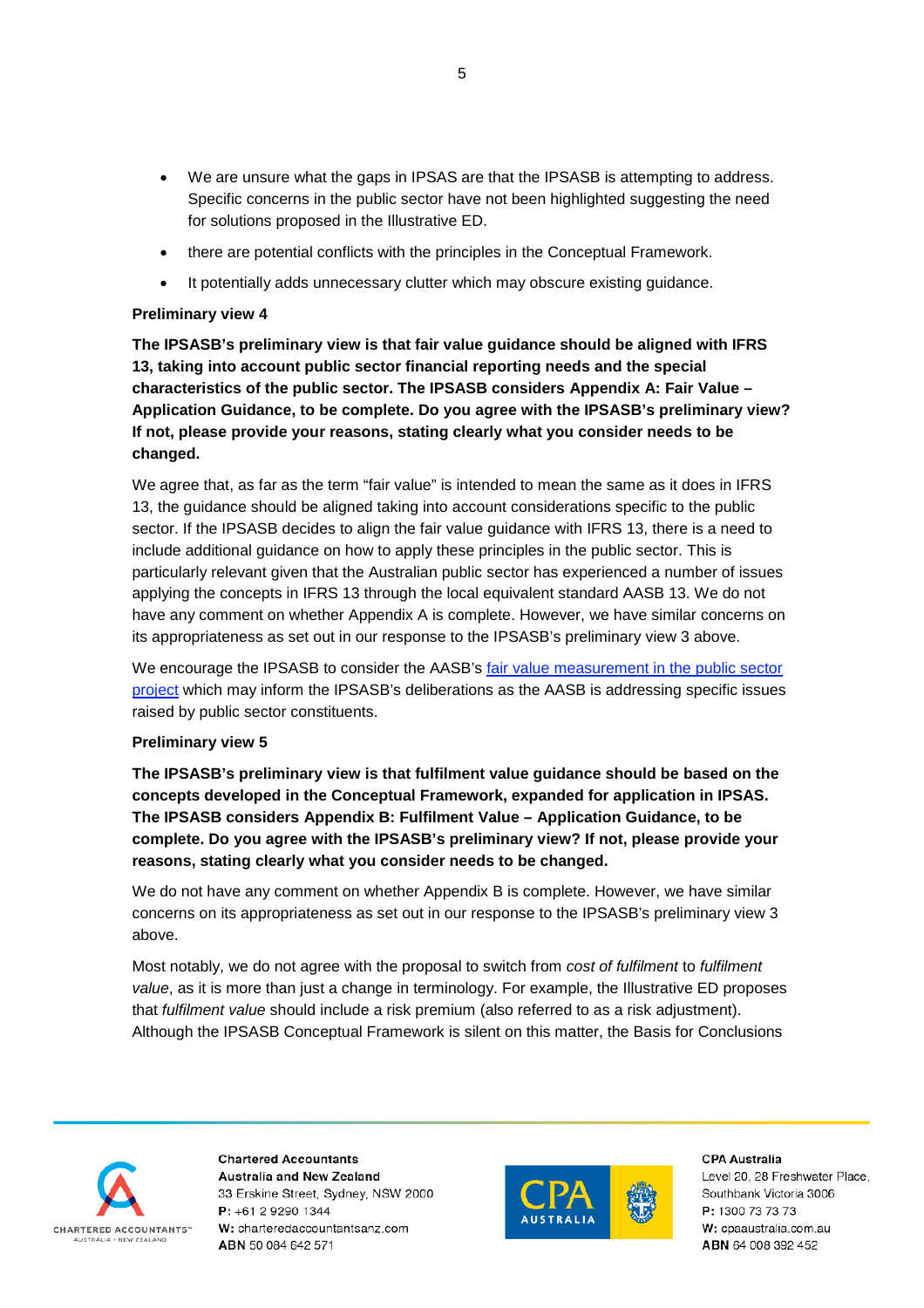on IPSAS 42, *Social Benefits* states that *cost of fulfilment* does not include a risk adjustment. The appropriateness of including a risk margin for the liabilities of public sector entities has been the subject of much debate in New Zealand. This suggests that the new term *fulfilment value* being proposed is different to the extant term *cost of fulfilment.*

## **Preliminary view 6**

**The IPSASB's preliminary view is that replacement cost guidance should be based on the concepts developed in the Conceptual Framework, expanded for application in IPSAS. The IPSASB considers Appendix D: Replacement Cost – Application Guidance, to be complete. Do you agree with the IPSASB's preliminary view? If not, please provide your reasons, stating clearly what you consider needs to be changed.** 

From the Consultation Paper and the Illustrative ED it is still unclear as to how replacement cost is measured. Therefore, regarding Appendix D, we have concerns similar to our response to the IPSASB's preliminary view 3.

Australia and New Zealand look to IPSAS when developing accounting standards for both the public sector and private not-for-profit sector. Often there are no market participants in these sectors, and therefore trying to come up with a hypothetical market participant when there is not one causes issues. We believe that there is insufficient guidance currently for replacement cost, as there are further issues over and above the hypothetical market participant problem. Some of the issues the public sector is currently facing in applying replacement cost include:

- determining the unit of account when valuing assets (e.g. to what extent should land and non-land assets be disaggregated for the purpose of selecting the appropriate valuation stream),
- **•** considering the impact of legal and physical restrictions on current replacement cost,
- deciding which costs to include in the replacement cost (especially in situations where part of an asset rather than the entire asset is replaced),
- determining economic obsolescence and temporary overcapacity, and
- when using current replacement cost, adjusting for differences in utility between existing assets and the modern equivalent.

Specific issues such as those listed above have not been addressed in the Consultation Paper, and in this regard, we encourage the IPSASB to reach out to the AASB and the New Zealand Accounting Standards Board (NZASB).

## **Preliminary view 7**

**The IPSASB's preliminary view is that all borrowing costs should be expensed rather than capitalised, with no exception for borrowing costs that are directly attributable to the acquisition, construction, or production of a qualifying asset. Do you agree with the** 



**Chartered Accountants** Australia and New Zealand 33 Erskine Street, Sydney, NSW 2000 P: +61 2 9290 1344 W: charteredaccountantsanz.com ABN 50 084 642 571



**CPA Australia**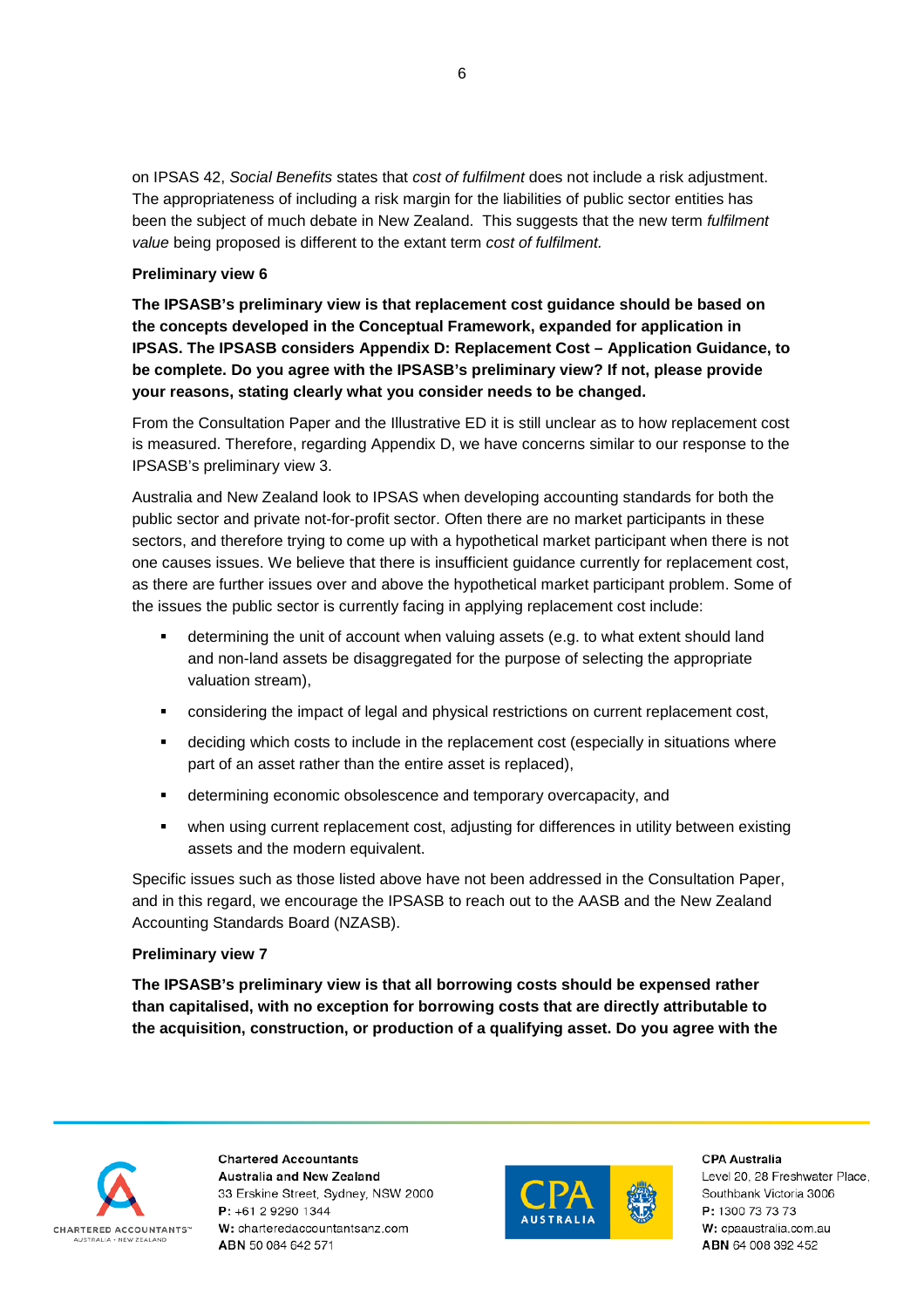## **IPSASB's preliminary view? If not, please state which option you support and provide your reasons for supporting that option.**

We are not persuaded by the arguments presented to eliminate the option to capitalise certain borrowing costs. Whilst we understand it is common practice to expense borrowing costs, we support retaining the accounting policy choice to capitalise or expense. We believe it is possible to directly attribute borrowing costs to specific projects, particularly in the case of large infrastructure assets. Simply removing the option to capitalise is not a pragmatic solution to actually addressing the difficulties some entities encounter in practice. Also, it does not address the issue of what costs should be included in assets measured at fair value using the cost approach, or what costs should be included in a replacement cost measurement.

## **Preliminary view 8**

**The IPSASB's preliminary view is that transaction costs in the public sector should be defined as follows: "Transaction costs are incremental costs that are directly attributable to the acquisition, issue or disposal of an asset or liability and would not have been incurred if the entity had not acquired, issued or disposed of the asset or liability." Do you agree with the IPSASB's preliminary view? If not, please provide your reasons, and provide an alternative definition for the IPSASB to consider.**

We are not aware of any issues with the extant definition. However, if these changes are to be proposed in a later exposure draft, we suggest providing guidance and examples to provide further clarity to the terms "directly attributable" and "would not have been incurred."

## **Preliminary view 9**

**The IPSASB's preliminary view is that transaction costs should be addressed in the IPSAS, Measurement, standard for all IPSAS. Do you agree with the IPSASB's preliminary view? If not, please provide your reasons and state how you would address the treatment of transaction costs in IPSAS, together with your reasons for supporting that treatment.**

If there were to be a measurement standard with generic measurement guidance, then it would not be unusual to have proposed guidance on transaction costs connected with the measurement bases it covers.

## **Preliminary view 10**

**The IPSASB's preliminary view is that transaction costs incurred when entering a transaction should be:**

- **Excluded in the valuation of liabilities measured at fulfillment value;**
- **Excluded from the valuation of assets and liabilities measured at fair value; and**



**Chartered Accountants** Australia and New Zealand 33 Erskine Street, Sydney, NSW 2000 P: +61 2 9290 1344 W: charteredaccountantsanz.com ABN 50 084 642 571



**CPA Australia**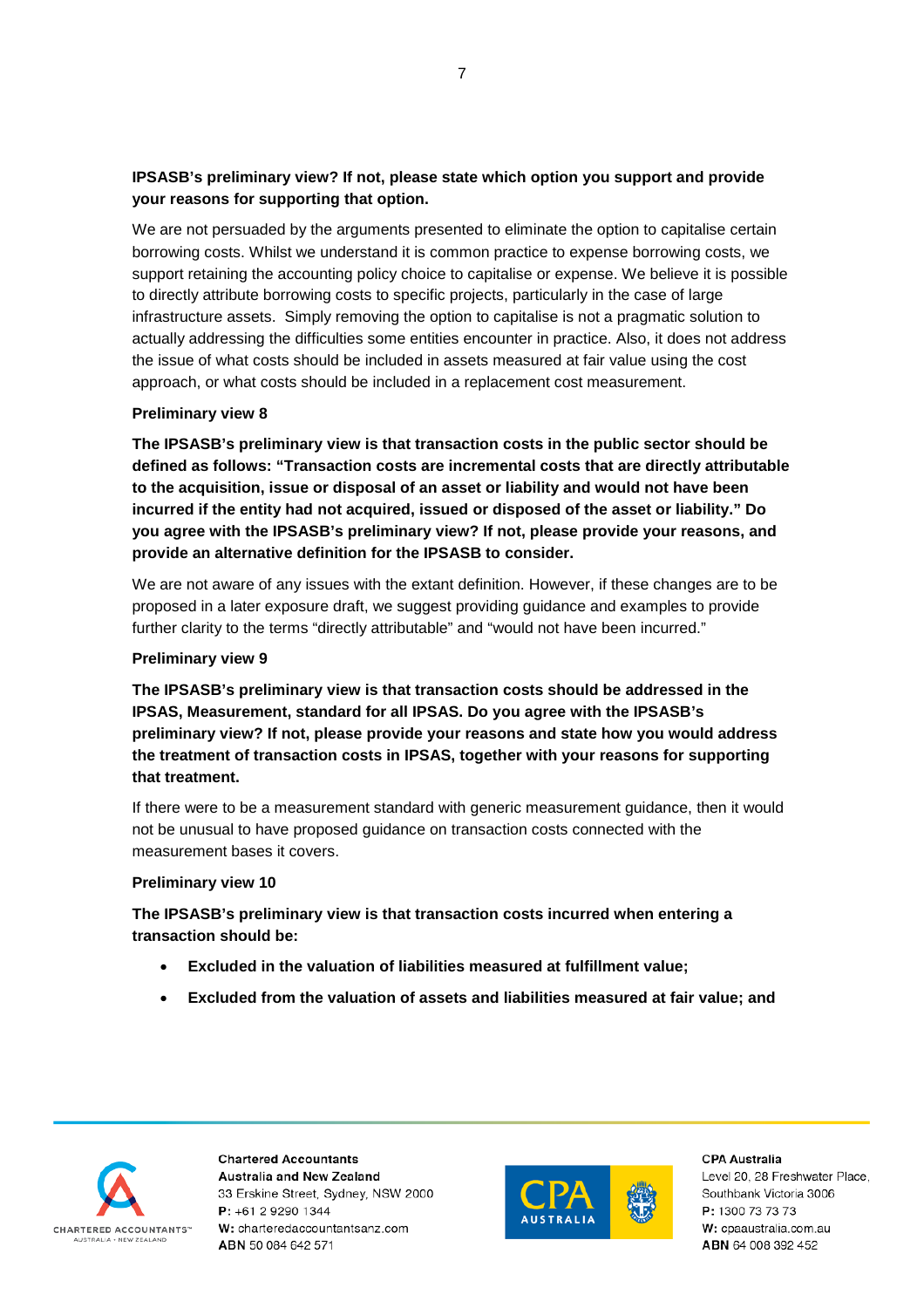• **Included in the valuation of assets measured at historical cost and replacement cost.**

**Do you agree with the IPSASB's preliminary view? If not, please provide your reasons and state how you would treat transaction costs in the valuation of assets and liabilities, giving your rationale for your proposed treatment.** 

No comment.

**Preliminary view 11**

**The IPSASB's preliminary view is that transaction costs incurred when exiting a transaction should be:**

- **Included in the valuation of liabilities measured at fulfillment value;**
- **Excluded from the valuation of assets and liabilities measured at fair value; and**
- **Excluded in the valuation of assets measured at historical cost and replacement cost.**

**Do you agree with the IPSASB's preliminary view? If not, please provide your reasons and state how you would treat transaction costs in the valuation of assets and liabilities, giving your rationale for your proposed treatment.** 

No comment.

**Specific matter for comment 1**

**Definitions relating to measurement have been consolidated in the core text of the Illustrative ED. Do you agree that the list of definitions is exhaustive? If not, please provide a listing of any other definitions that you consider should be included in the list and the reasons for your proposals.** 

At this stage of the project, we are not in a position to comment on whether the definitions are exhaustive. For example, the term *cash-generating unit* is discussed in the application guidance, but this is a concept relating to impairment which is scoped out of this project. We would be in a better position to comment if we had sight of a completed exposure draft with consequential amendments, were this the approach chosen by the IPSASB. However, as per our comments raised herein, we question whether the direction proposed by the IPSASB in this Consultation Paper is appropriate.

Furthermore, some of the terms are confusing. For example, there appears to be an overlap in definitions between:

• Fair value and market value (the "market value for assets" definition in the ED equates to the definition of fair value in IPSAS Standards, which might create confusion);



**Chartered Accountants** Australia and New Zealand 33 Erskine Street, Sydney, NSW 2000  $P: +61292901344$ W: charteredaccountantsanz.com ABN 50 084 642 571



**CPA Australia**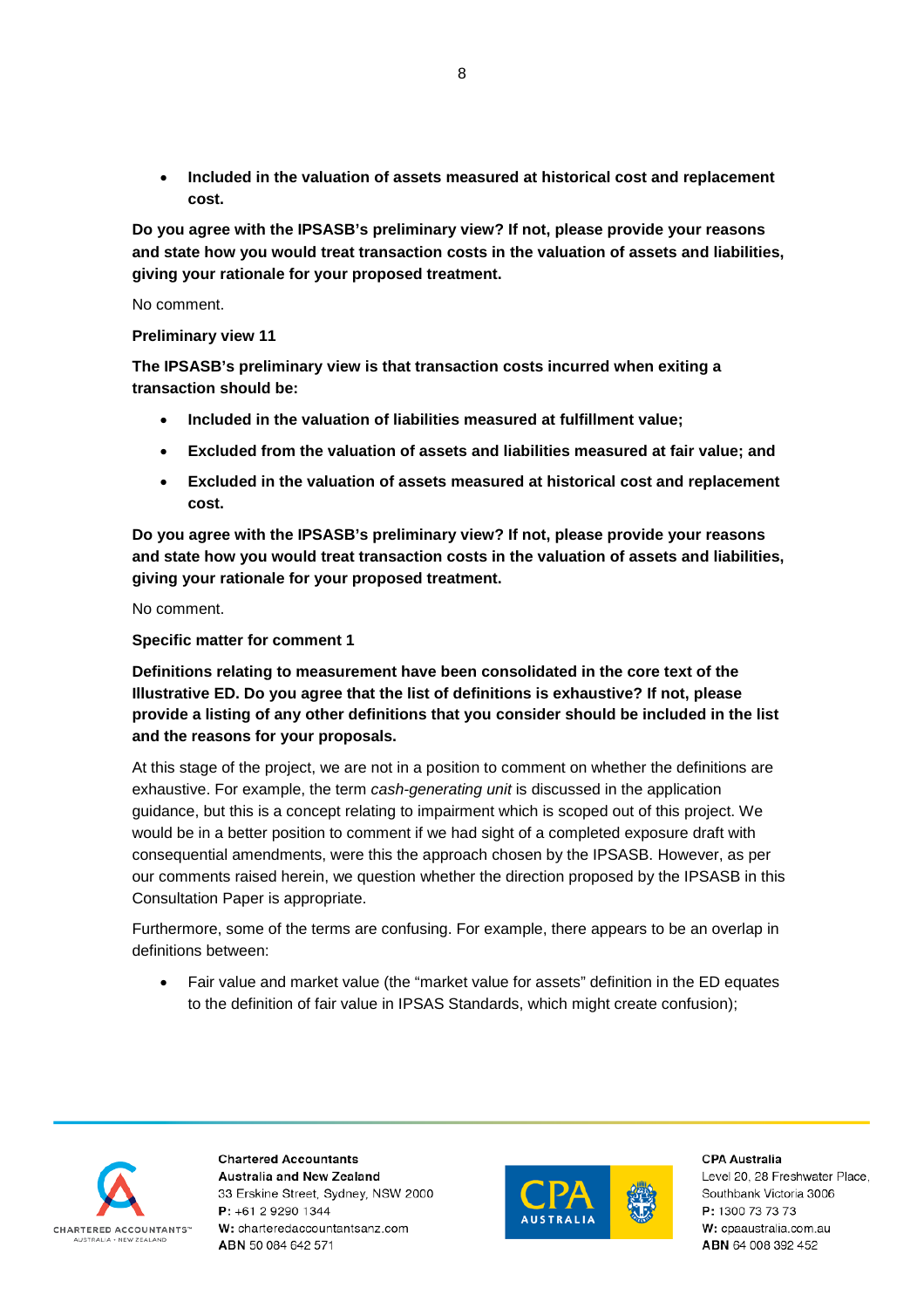- Orderly transaction and arm's length transaction;
- Historical cost and amortised cost; and
- Market value of a liability and amortised cost of a liability (the market value of a liability definition does not take into account traded/exchanged liabilities).

## **Specific matter for comment 2**

**Guidance in International Valuation Standards (IVS) and Government Financial Statistics (GFS) has been considered as part of the measurement project with the aim of reducing differences where possible; apparent similarities between IPSAS, IVS and GFS have been noted. Do you have any views on whether the IPSASB's conclusions on the apparent similarities are correct? Do you agree that, in developing an Exposure Draft, the IPSASB should consider whether the concepts of equitable value and synergistic value should be reviewed for relevance to measuring public sector assets (see Addendum B)?**

## No comment.

## **Specific matter for comment 3**

**Do you agree that the measurement flow charts (diagrams 4.1 and 4.2) provide a helpful starting point for the IPSASB to review measurement requirements in existing IPSAS, and to develop new IPSAS acknowledging that other matters need to be considered, including:** 

- **The Conceptual Framework measurement objective;**
- **Reducing unnecessary differences with GFS;**
- **Reducing unnecessary differences with IFRS; and**
- **Improving consistency across IPSAS.**

## **If you do not agree, should the IPSASB consider other factors when reviewing measurement requirements in existing IPSAS and developing new IPSAS? If so, what other factors? Please provide your reasons.**

While we acknowledge the intention of Diagrams 4.1 and 4.2 to visualise the measurement of assets and liabilities in the form of an illustrative flow chart, we are concerned about the understandability of the flow charts given that certain "pathways" visualised through arrows do not clearly point in a particular direction (see copy of Diagram 4.1 below; red and green boxes).

With regards to the red box, we are concerned about the "intersection" of illustrated arrows. Paragraph 4.15 (b) (p. 40), states that "[w]hen replacement cost does not faithfully represent the economic substance of the transaction, the current value of the asset is derived using another measurement basis." However, the current illustration of the arrows does not clarify that the consideration of alternative measurement bases is a consequence of replacement cost not



**Chartered Accountants** Australia and New Zealand 33 Erskine Street, Sydney, NSW 2000 P: +61 2 9290 1344 W: charteredaccountantsanz.com ABN 50 084 642 571



**CPA Australia**